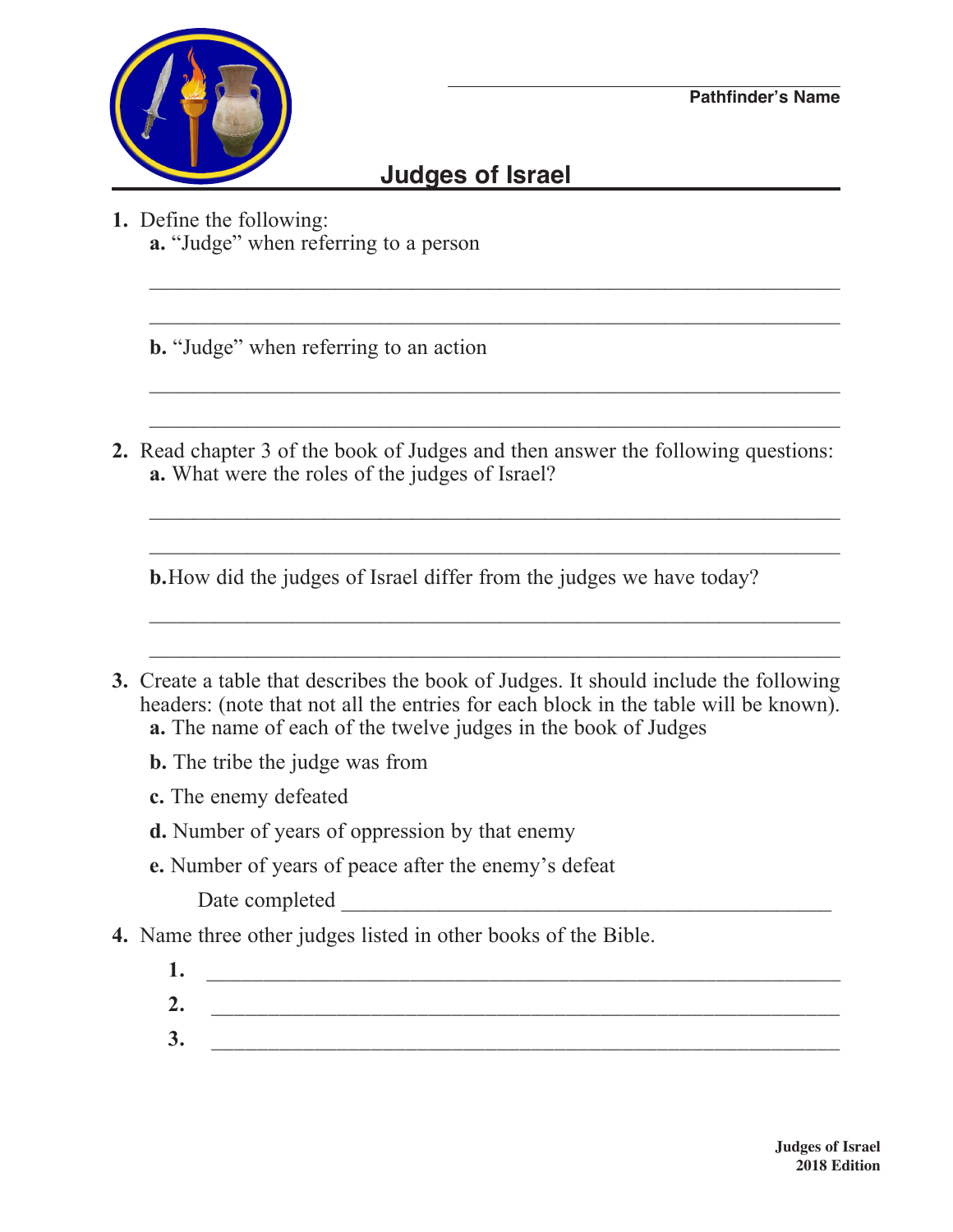|  | 5. Name the first and last judge of Israel. |  |  |  |  |  |  |  |  |
|--|---------------------------------------------|--|--|--|--|--|--|--|--|
|--|---------------------------------------------|--|--|--|--|--|--|--|--|

**1.** \_\_\_\_\_\_\_\_\_\_\_\_\_\_\_\_\_\_\_\_\_\_\_\_\_\_\_\_\_\_\_\_\_\_\_\_\_\_\_\_\_\_\_\_\_\_\_\_\_\_\_\_\_\_\_\_ **2.** \_\_\_\_\_\_\_\_\_\_\_\_\_\_\_\_\_\_\_\_\_\_\_\_\_\_\_\_\_\_\_\_\_\_\_\_\_\_\_\_\_\_\_\_\_\_\_\_\_\_\_\_\_\_\_

 $\_$  , and the contribution of the contribution of  $\mathcal{L}_\mathcal{A}$  , and the contribution of  $\mathcal{L}_\mathcal{A}$  , and the contribution of  $\mathcal{L}_\mathcal{A}$ 

 $\_$  , and the set of the set of the set of the set of the set of the set of the set of the set of the set of the set of the set of the set of the set of the set of the set of the set of the set of the set of the set of th

 $\_$  , and the set of the set of the set of the set of the set of the set of the set of the set of the set of the set of the set of the set of the set of the set of the set of the set of the set of the set of the set of th

\_\_\_\_\_\_\_\_\_\_\_\_\_\_\_\_\_\_\_\_\_\_\_\_\_\_\_\_\_\_\_\_\_\_\_\_\_\_\_\_\_\_\_\_\_\_\_\_\_\_\_\_\_\_\_\_\_\_\_\_\_\_\_

**6.** In what time period did the judges lead Israel?

- **7.** What was the form of government under the rule of the judges?
- **8.** Create a visual demonstration (pictures, collage, digital presentation, demonstration, etc.) or dramatic demonstration (song, poem, dramatic reading, skit, etc.) depicting the deeds of either Samson or Gideon.

Date completed  $\Box$ 

- **9.** Read chapter 4 and 5 of the book of Judges and discuss the following questions with your Pathfinder counselor or church pastor: **a.**What were Deborah's roles as a leader of the children of Israel?
	- **b.**What roles have women been biblically called to serve (provide supporting texts)?

 $\_$  , and the contribution of the contribution of  $\mathcal{L}_\mathcal{A}$  , and the contribution of  $\mathcal{L}_\mathcal{A}$  , and the contribution of  $\mathcal{L}_\mathcal{A}$ 

 $\_$  , and the set of the set of the set of the set of the set of the set of the set of the set of the set of the set of the set of the set of the set of the set of the set of the set of the set of the set of the set of th

 $\_$  , and the set of the set of the set of the set of the set of the set of the set of the set of the set of the set of the set of the set of the set of the set of the set of the set of the set of the set of the set of th

\_\_\_\_\_\_\_\_\_\_\_\_\_\_\_\_\_\_\_\_\_\_\_\_\_\_\_\_\_\_\_\_\_\_\_\_\_\_\_\_\_\_\_\_\_\_\_\_\_\_\_\_\_\_\_\_\_\_\_\_\_\_\_

 $\_$  , and the set of the set of the set of the set of the set of the set of the set of the set of the set of the set of the set of the set of the set of the set of the set of the set of the set of the set of the set of th

 $\_$  , and the set of the set of the set of the set of the set of the set of the set of the set of the set of the set of the set of the set of the set of the set of the set of the set of the set of the set of the set of th

**c.** Why was Barak denied victory over his enemy.

**10.** Read chapter 14 of the book of Judges and discuss the following questions with your Pathfinder counselor or church pastor:

**a.** What are the difficulties associated with a marriage outside of one's own faith?

 $\_$  , and the set of the set of the set of the set of the set of the set of the set of the set of the set of the set of the set of the set of the set of the set of the set of the set of the set of the set of the set of th

 $\_$  , and the set of the set of the set of the set of the set of the set of the set of the set of the set of the set of the set of the set of the set of the set of the set of the set of the set of the set of the set of th